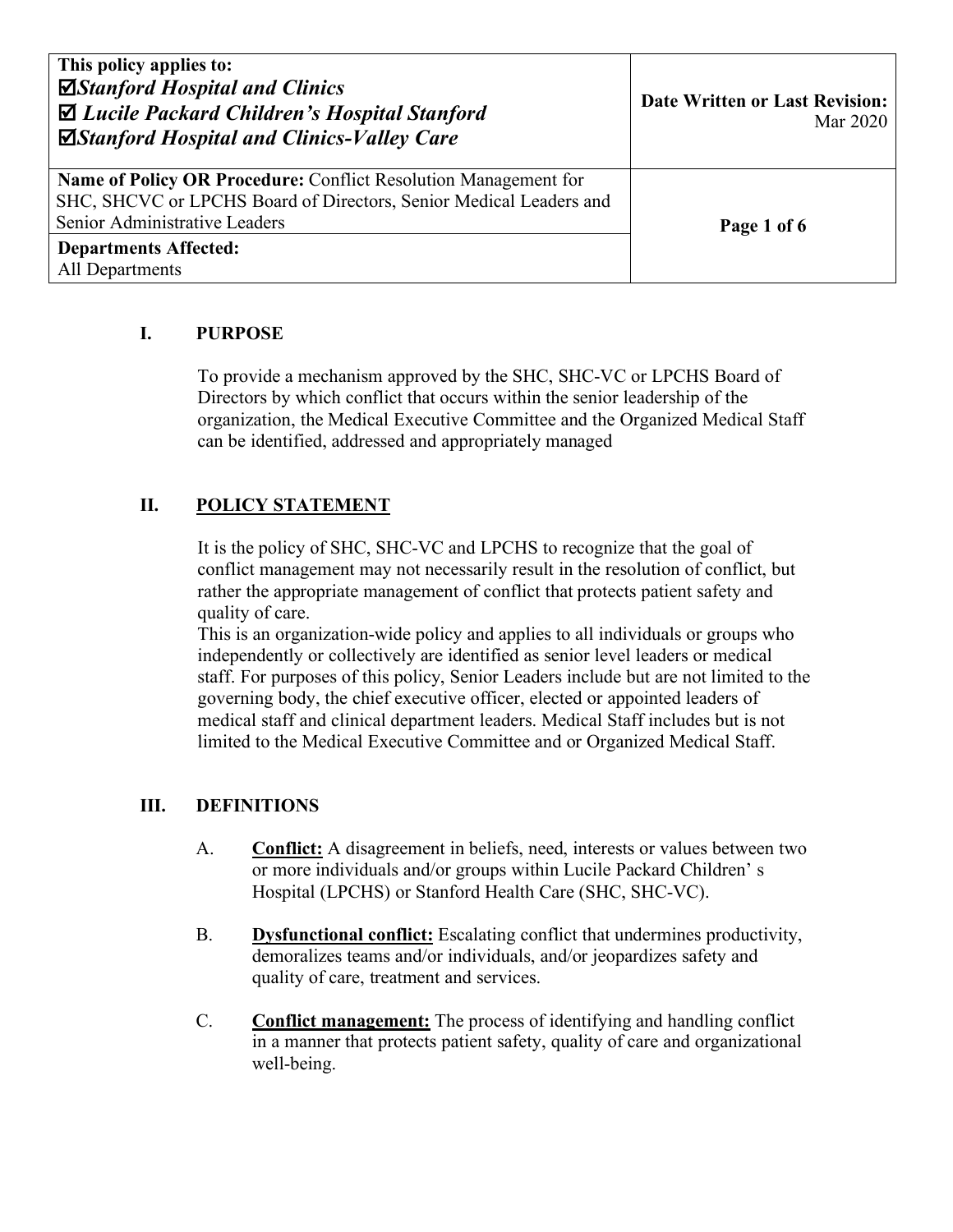| This policy applies to:<br>⊠Stanford Hospital and Clinics<br>$\Delta$ Lucile Packard Children's Hospital Stanford<br>⊠Stanford Hospital and Clinics-Valley Care        | <b>Date Written or Last Revision:</b><br>Mar 2020 |
|------------------------------------------------------------------------------------------------------------------------------------------------------------------------|---------------------------------------------------|
| Name of Policy OR Procedure: Conflict Resolution Management for<br>SHC, SHCVC or LPCHS Board of Directors, Senior Medical Leaders and<br>Senior Administrative Leaders | Page 2 of 6                                       |
| <b>Departments Affected:</b><br>All Departments                                                                                                                        |                                                   |

D. **Conflict management specialist:** An individual trained in conflict management who is competent to facilitate discussions among parties in conflict.

## **IV. PRINCIPLES**

It is the policy of SHC, SHC-VC/LPCHS that the management of conflict be guided by the following principles:

- A. Conflict management will occur in an atmosphere of mutual respect and understanding by the parties involved.
- B. Management of conflict will be consistent with the organization's mission, values, and strategic objectives, as well as policies and organizational ethics.
- C. When possible, all reasonable efforts will be made to assure that the management of a conflict meets the needs of the parties involved.
- D. Conflict management will be accomplished in a manner that respects the governance and organizational structures.
- E. Discussion regarding issues of conflict is confined to internal communications in all cases while maintaining the highest level of confidentiality appropriate to the issue. Communication to the public is not appropriate and can damage the reputation of SHC, SHC-VC or LPCHS.
- F. Individuals who help the organization implement conflict management, whether from inside or outside the organization, shall be skilled in conflict management.
- G. Conflict involving patient care will be resolved in a manner that protects the safety and quality of care, and best serves the interest of the patient.
- H. The SHC, SHC-VC or LPCHS Board of Directors will receive timely and thorough information about significant conflict issues and approaches used to resolve the conflict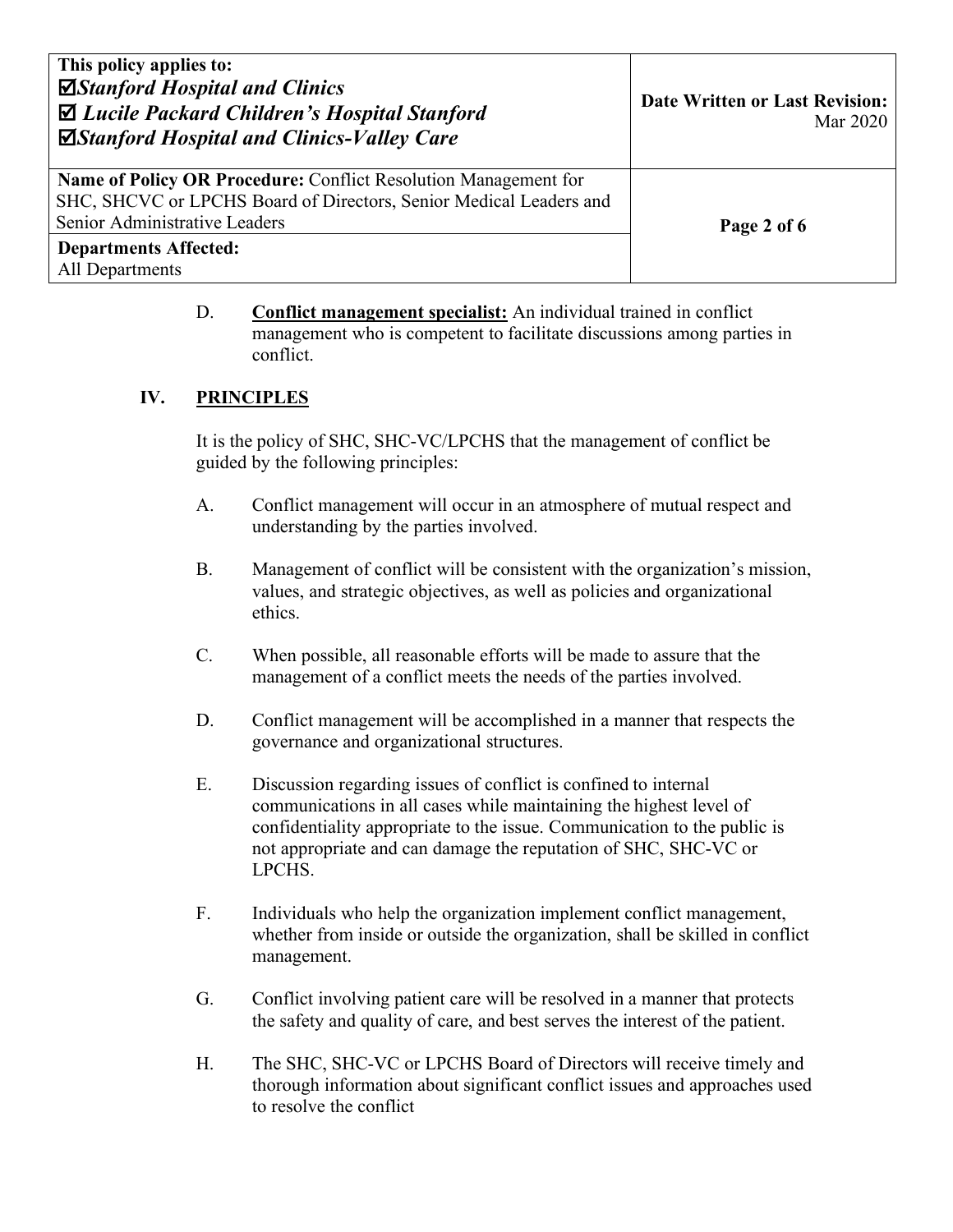| This policy applies to:<br>⊠Stanford Hospital and Clinics<br>$\Delta$ Lucile Packard Children's Hospital Stanford<br>⊠Stanford Hospital and Clinics-Valley Care        | <b>Date Written or Last Revision:</b><br>Mar 2020 |
|------------------------------------------------------------------------------------------------------------------------------------------------------------------------|---------------------------------------------------|
| Name of Policy OR Procedure: Conflict Resolution Management for<br>SHC, SHCVC or LPCHS Board of Directors, Senior Medical Leaders and<br>Senior Administrative Leaders | Page 3 of 6                                       |
| <b>Departments Affected:</b><br>All Departments                                                                                                                        |                                                   |

## **V. PROCESS/PROCEDURE**

Regardless of the process utilized to manage conflict, it is the policy of SHC, SHC-VC or LPCHS that the following steps must occur:

- A. Those parties involved in the conflict will meet as early as possible to identify the specific nature, scope, and degree of conflict.
- B. Adequate information regarding the conflict will be gathered before attempting management.
- C. Parties involved in the conflict are expected to manage and, when possible, resolve the conflict in accordance with the principles outlined in this policy.
- D. When a formal conflict management process is necessary, the conflict management specialist will have the documented training and competencies necessary to fulfill the role.
- E. The chain of command involving the parties at conflict should be notified of the conflict resolution process.

## **Informal Conflict Management**

Informal conflict management is the process of choice for addressing and resolving conflicts. Most conflict situations can be informally resolved in a manner consistent with SHC, SHC-VC or LPCHS's values and code of conduct.

- A. Individuals or groups involved in the conflict will acknowledge the conflict and respectfully listen to and consider the positions of others.
- B. Key stakeholders will openly discuss the conflict, ask questions of one another and evaluate pertinent information.
- C. Parties shall actively listen, treat others with respect and refrain from behaviors and/or language that could potentially escalate the conflict to an unacceptable level.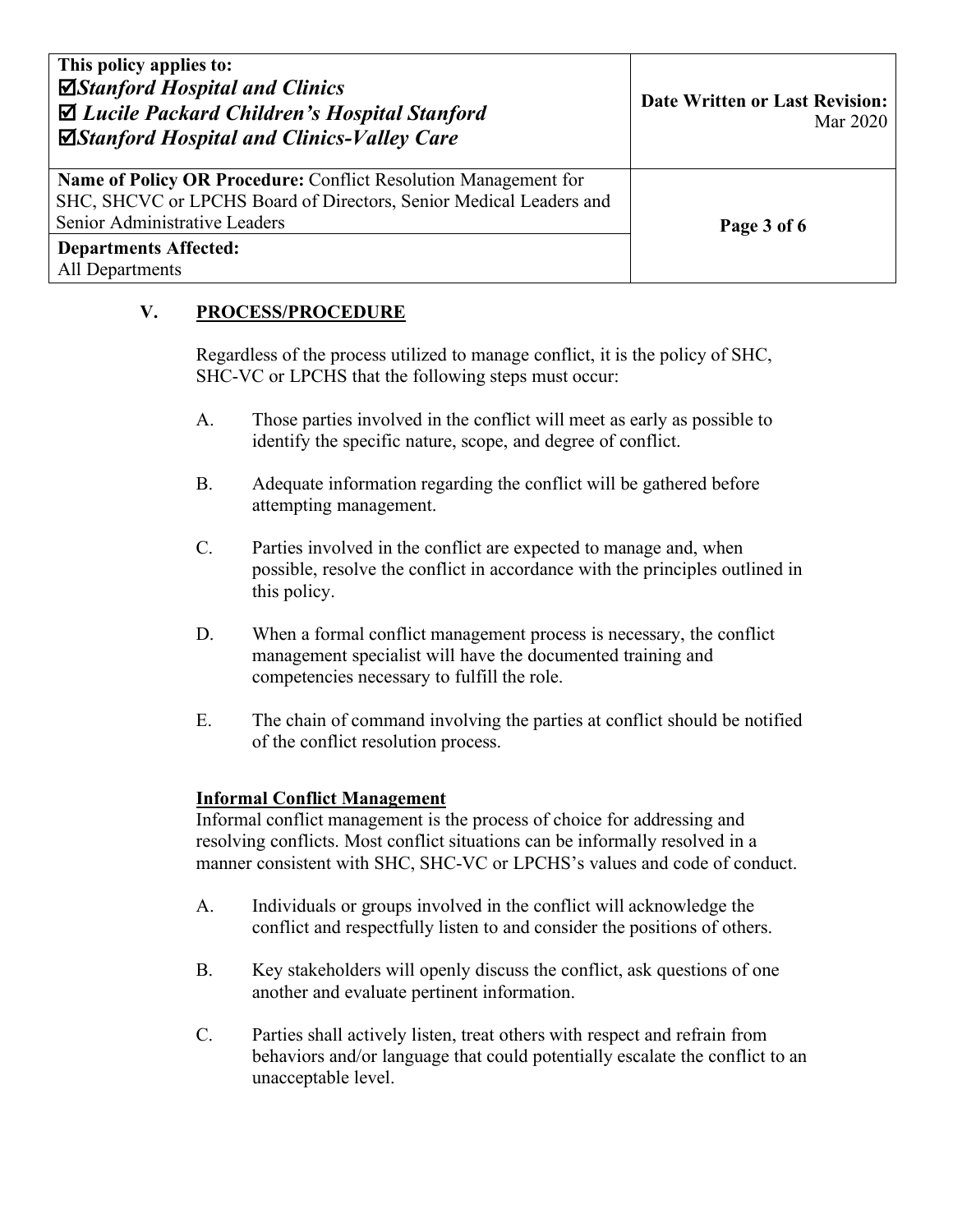| This policy applies to:<br>⊠Stanford Hospital and Clinics<br>$\Delta$ Lucile Packard Children's Hospital Stanford<br>⊠Stanford Hospital and Clinics-Valley Care        | <b>Date Written or Last Revision:</b><br>Mar 2020 |
|------------------------------------------------------------------------------------------------------------------------------------------------------------------------|---------------------------------------------------|
| Name of Policy OR Procedure: Conflict Resolution Management for<br>SHC, SHCVC or LPCHS Board of Directors, Senior Medical Leaders and<br>Senior Administrative Leaders | Page 4 of 6                                       |
| <b>Departments Affected:</b><br>All Departments                                                                                                                        |                                                   |

D. Attempt to reach mutually agreed upon solutions. If the conflict cannot be resolved internally the conflict should be escalated through the chain of command process. If necessary up to and including the Vice President of Medical Affairs, President of the Medical Staff and the CEO

### **Formal Conflict Management**

Formal conflict management is necessary when conflicts cannot be resolved informally within an appropriate period of time or the conflict becomes dysfunctional and threatens quality, patient safety and/or organizational wellbeing.

- A. If not already aware, the Vice President of Medical Affairs and President of the Medical Staff along with the CEO and the SHC, SHC-VC or LPCHS Board of Directors shall be notified about the conflict and the need to implement the formal conflict management process.
- B. The involved parties will convene as soon as possible and identify the nature and extent of the conflict.
- C. Senior Leader(s) will gather sufficient information to determine whether to seek assistance from an internal or external Conflict Management Specialist. External resources should be considered when the conflict involves key organizational leaders, a particularly sensitive issue, or there are no internal resources or unbiased internal resources.
- D. Once the Conflict Management Specialist is identified, he/she will:
	- 1. Expeditiously meet with the involved parties to define the issues associated with the conflict and identify potential areas of common ground.
	- 2. Gather pertinent information about the conflict.
	- 3. Work with the parties to manage, and when possible, resolve the conflict.
	- 4. Communicate appropriate and timely information to leadership regarding the conflict management process; and in particular, issues that could adversely affect patient safety and quality of care.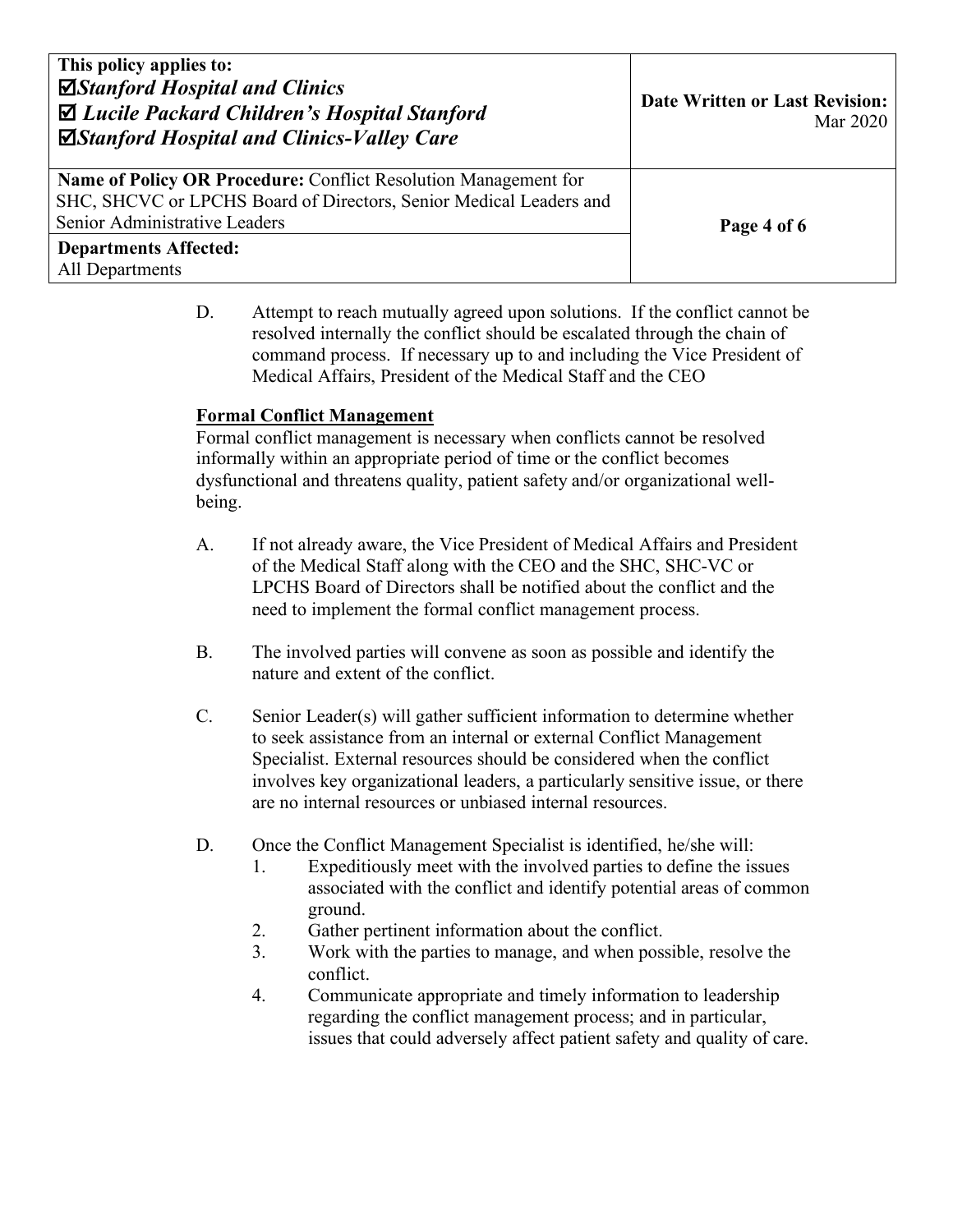| This policy applies to:<br>⊠Stanford Hospital and Clinics<br>$\Delta$ Lucile Packard Children's Hospital Stanford<br>⊠Stanford Hospital and Clinics-Valley Care        | <b>Date Written or Last Revision:</b><br>Mar 2020 |
|------------------------------------------------------------------------------------------------------------------------------------------------------------------------|---------------------------------------------------|
| Name of Policy OR Procedure: Conflict Resolution Management for<br>SHC, SHCVC or LPCHS Board of Directors, Senior Medical Leaders and<br>Senior Administrative Leaders | Page 5 of 6                                       |
| <b>Departments Affected:</b><br>All Departments                                                                                                                        |                                                   |

E. Throughout and following the conflict management process the Senior Leader(s) will implement all necessary actions to protect patient safety and quality of care.

#### **VI. DOCUMENT INFORMATION**

- A. Legal Authority/References 1. Joint Commission on Accreditation
- B. Author/Original Date Lee Thorpe-Critten, August, 2010
- C. Distribution and Training Requirements
	- 1. This policy resides in the Administrative Manual of Lucile Packard Children's Hospital Stanford.
	- 2. New documents or any revised documents will be distributed to Administrative Manual holders. The department/unit/clinic manager will be responsible for communicating this information to the applicable staff.
- D. Review and Renewal Requirements This policy will be reviewed and/or revised every three years or as required by change of law or practice.
- E. Review and Revision History SHC/LPCH: Reviewed 7/2013, 5/16 SHC-VC: Reviewed 11/19
- F. Approvals LPCHS Policy Committee, 7/2013, 5/16 SHC/LPCHS Medical Executive Committee, September 2010, 7/2013, 5/16 SHC-VC Medical Executive Committee:3/20 SHC/LPCHs Governing Board, 7/2013, 5/16 SHC-VC Board of Directors: 3/20